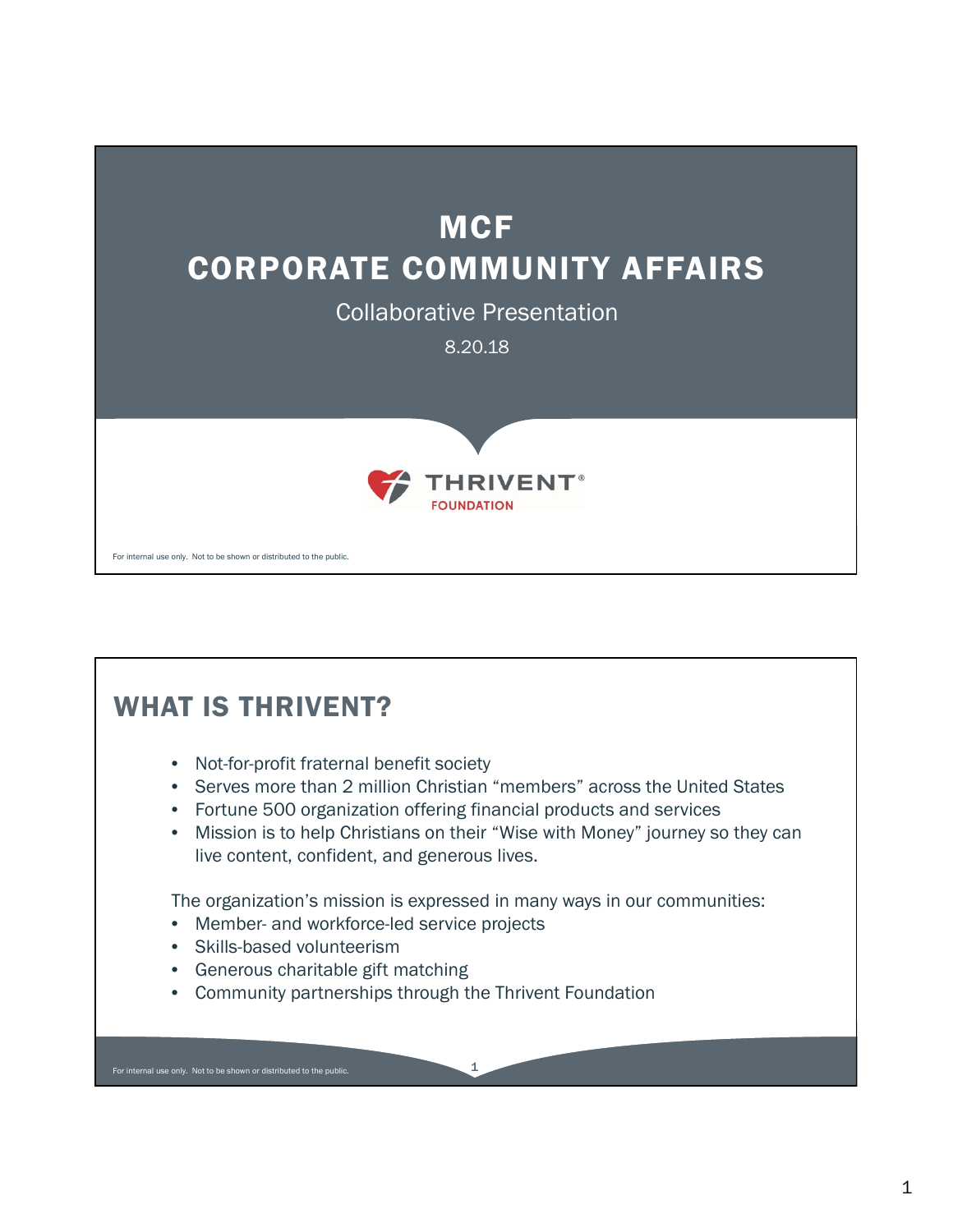

## WHY COLLABORATIVES?

For Thrivent, collaboratives:

For internal use only. Not to be shown or distributed to the public. 3

- Are very much in the spirit of our company's roots
- Increase likelihood, depth, and breadth of impact
- Center learning and improving at the forefront of our decisions
- Provide the space to learn alongside others and from those most impacted by the issues we want to address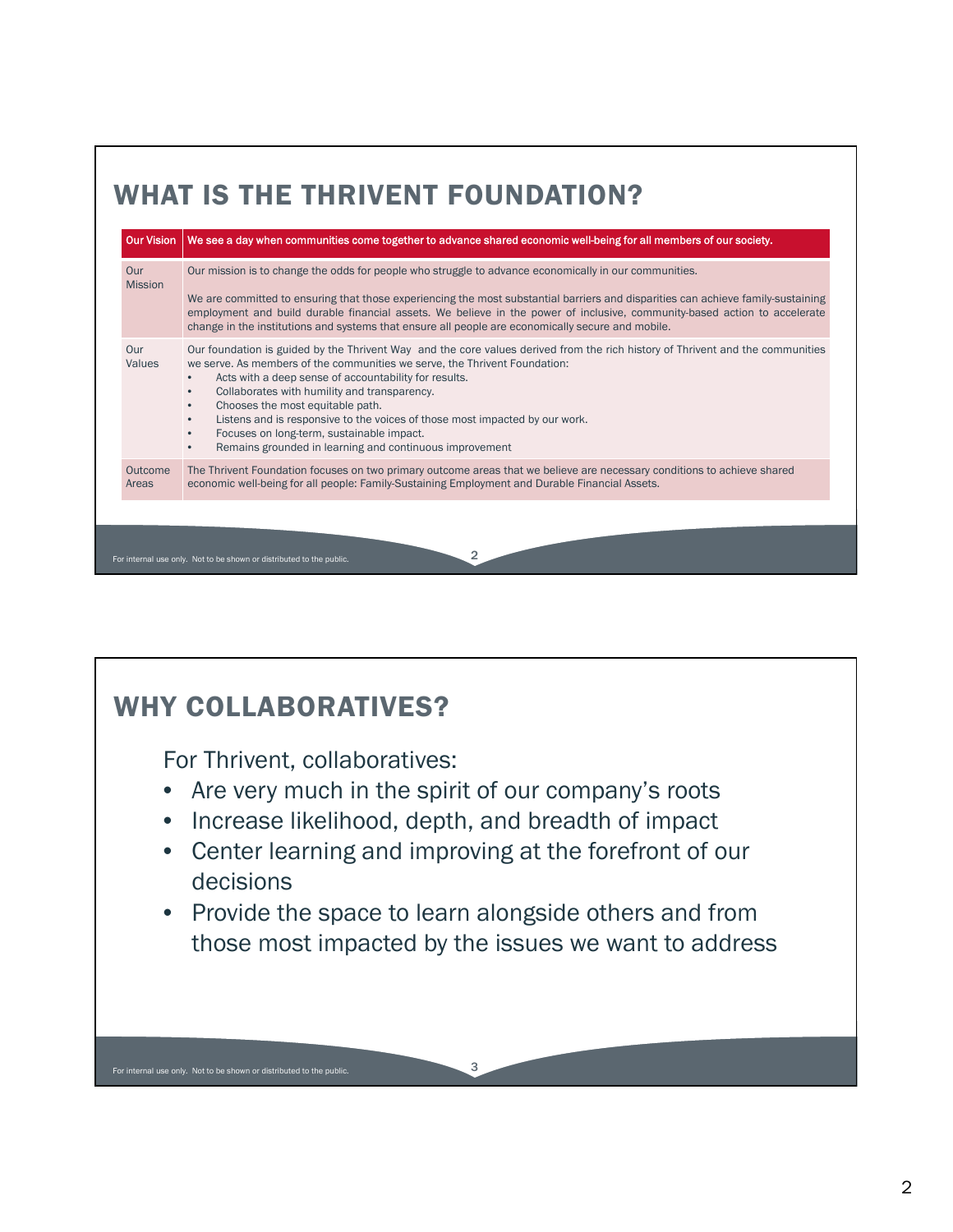

## OUR COLLABORATIVES

East Side Funders Group (ESFG) – A coalition of corporate, private, and community foundations focused on workforce and economic development on the East Side of Saint Paul.

- \$25,000 annual investment
- 6 meetings/year

Aspen Forum for Community Solutions – Supports "innovative, place-based, collaborative solutions to reconnect opportunity youth" to education and employment across 24 American cities.

- Initial investment under review
- 2 convenings/year

For internal use only. Not to be shown or distributed to the public. 5